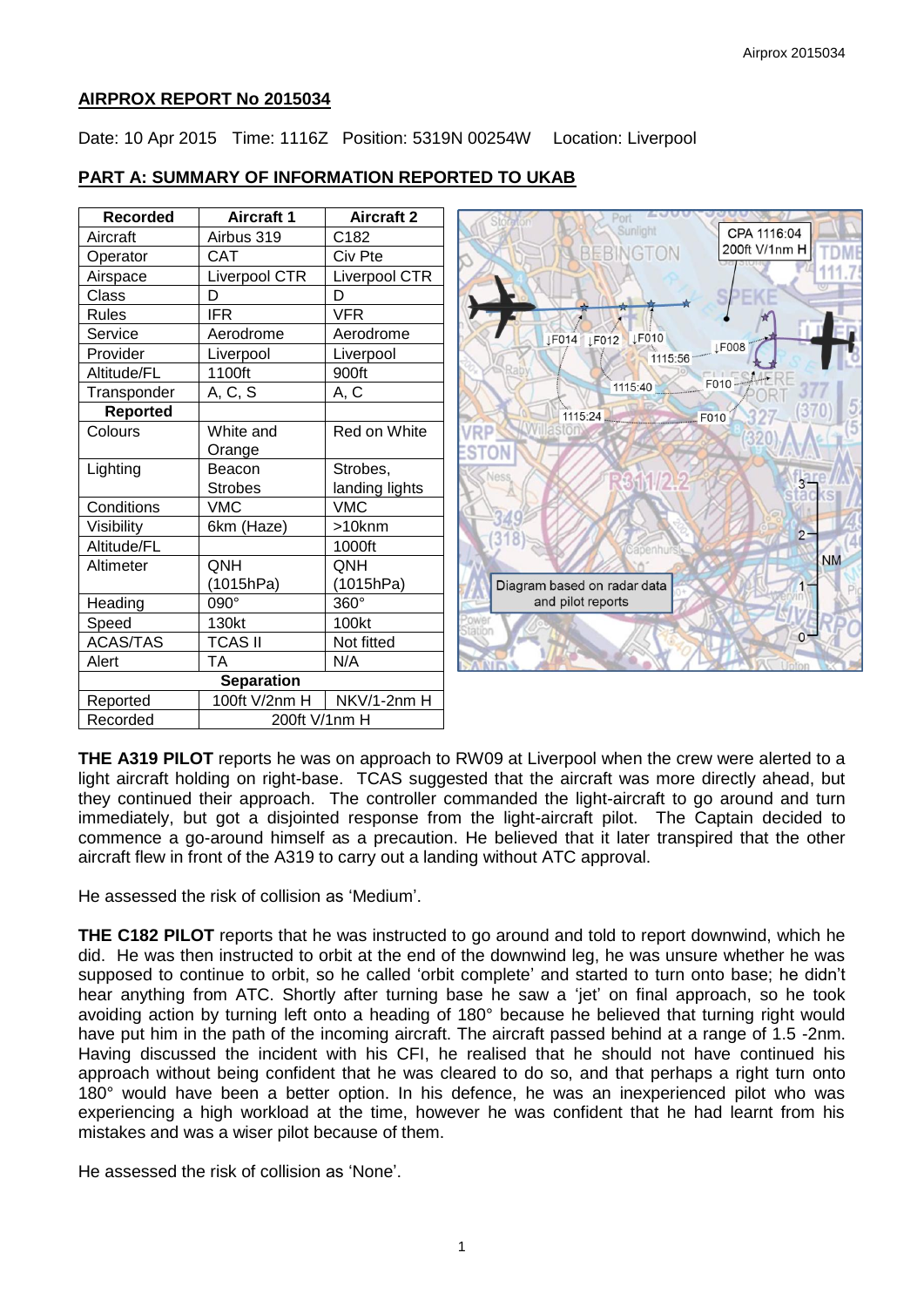**THE LIVERPOOL CONTROLLER** reports the C182 was in a right-hand circuit after being sent around from RW09. He instructed the pilot to take up left-hand orbits at the end of the downwind leg. The A319 on 5nm finals was then instructed to continue the approach and given Traffic Information on the C182. The C182 was seen to take up a left-hand orbit at the end of the downwind leg, but was then observed on right-base about to turn onto final approach ahead of the A319. He instructed the C182 pilot to go-around, and to make it a right turn. The C182 pilot responded with "going around, left orbits" and was observed to make a left turn towards the A319. The controller told the C182 pilot to reposition southbound immediately, and passed updated Traffic Information to both pilots, deciding that it would be better to give Traffic Information to the A319 rather than send him around, putting him in confliction with the C182 and possibly making the situation worse. The A319 pilot did not respond, but already seemed to be going around.

#### **Factual Background**

The weather at Liverpool was reported as:

METAR EGGP 101050Z 15011KT 120V180 7000 FEW046 15/08 Q1015

### **Analysis and Investigation**

### **CAA ATSI**

CAA ATSI had access to Liverpool RTF and area radar recordings together with reports from both pilots and the Liverpool Radar controller.

The Liverpool Tower controller's workload was assessed as medium, with RW09 in use. When the C182 called for rejoin the controller had an A320 to depart and three schedule inbounds. The C182 was instructed to report final No2 following the first inbound, and the controller advised the C182 pilot regarding the 5-mile recommended wake turbulence requirement with a request to position not too tight to allow a gap for the departing A320. However the C182 turned in too early and was instructed to go around into a right-hand circuit to allow the departure of the A320.

At 1113:40 the C182 pilot reported downwind right-hand for RW09. The second inbound, the A319, was established on long-final and the controller planned to hold the C182 at the end of the downwind leg in a left hand orbit. At 1114:30 the Tower controller transmitted *"(C182) c/s take up lefthand orbits at the end of the downwind leg you're number three"***.** The C182 pilot replied *"Lefthand orbit at the end of the downwind (C182) c/s"*. The Tower controller then added *"(C182) c/s reposition slightly southbound sir"* and the C182 pilot responded *"Correcting south (C182) c/s"*.

On further analysis the CAA transcription unit reported that the controller's transmission taken from the 'off air' transmitted recording, which the C182 pilot would have received, was initially transcribed as:

## *"(C182) c/s take up a lefthand orbit at the end of the downwind leg you're number three"*

The deskside (none transmitted) recording taken from the controllers microphone was clearer and confirmed that the controller had transmitted:

## *"(C182) c/s take up lefthand orbits at the end of the downwind leg you're number three"*

At 1114:46 the A319 reported established inbound on RW09. The Tower controller advised *"(A319) c/s continue approach number one there is a light traffic holding on right base"* – Figure 1.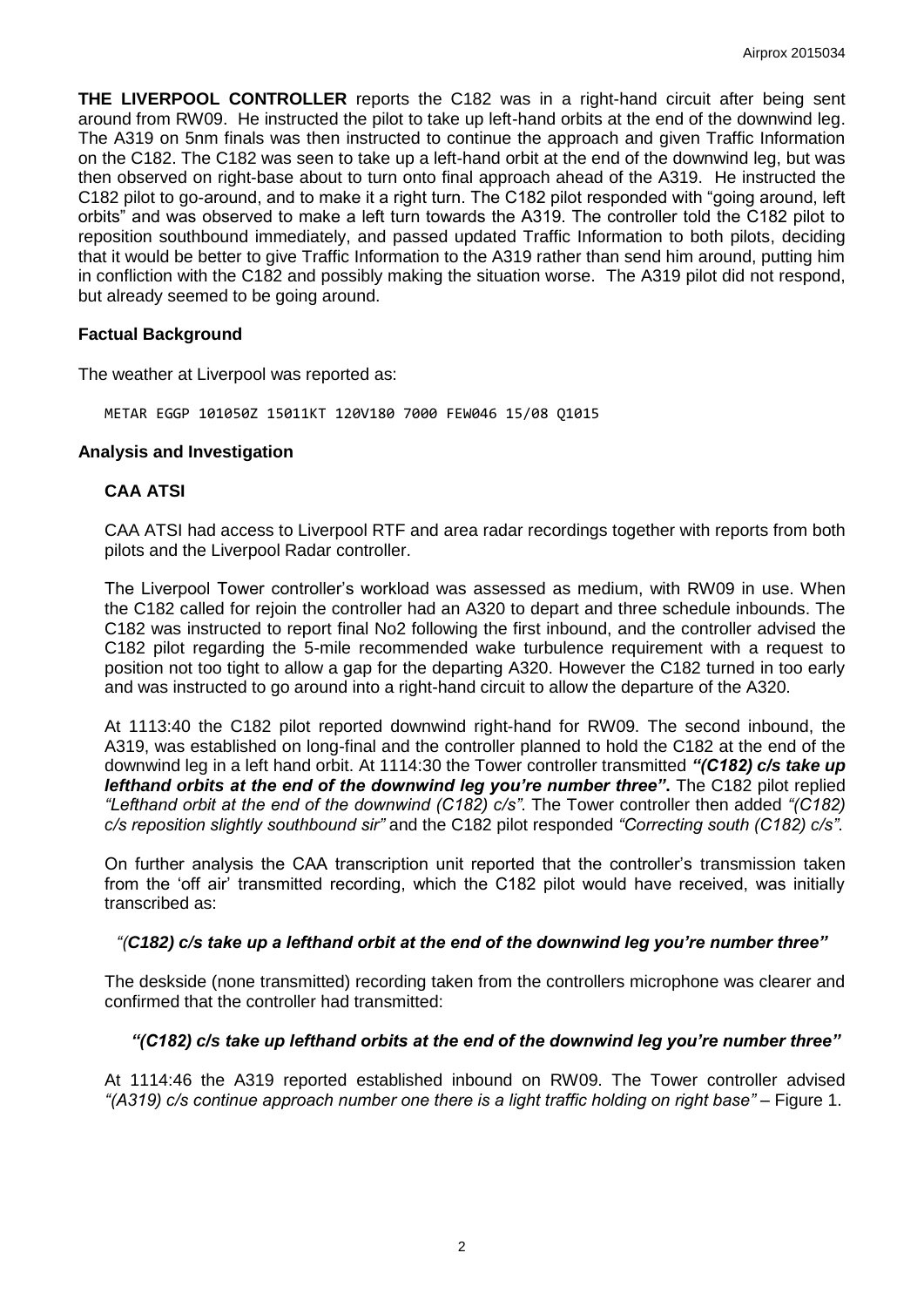

Figure 1 – Swanwick MRT at 1114:46

The C182 pilot's written report indicated that after the orbit he was unsure whether to continue and transmitted at 1115:30 *"(C182)c/s lefthand orbit complete"* without receiving a response. The Tower controller was busy transferring an outbound to Scottish Control and then transmitted to a security vehicle. However before the security vehicle responded the controller became aware of the C182 on right-base turning towards final approach [1115:50] – Figure 2.



Figure 2 – Swanwick MRT at 1115:50

The C182 pilot's written report indicated that he had sighted the A319 on final and, realising that ATC had wanted him to continue in the left-hand orbit, he started a left turn. The following RTF exchange then occurred:

ATC *"(C182) c/s have you f-turned on to final there"* ATC *"(C182) c/s go around I say again go around and then make it right turn".* C182 [1116:00] *"Er (C182) c/s going around left orbit"* ATC "*Reposition southbound immediately there is traffic on three mile final"* C182 *"Roger (C182) c/s"* [1116:10] – Figure 3.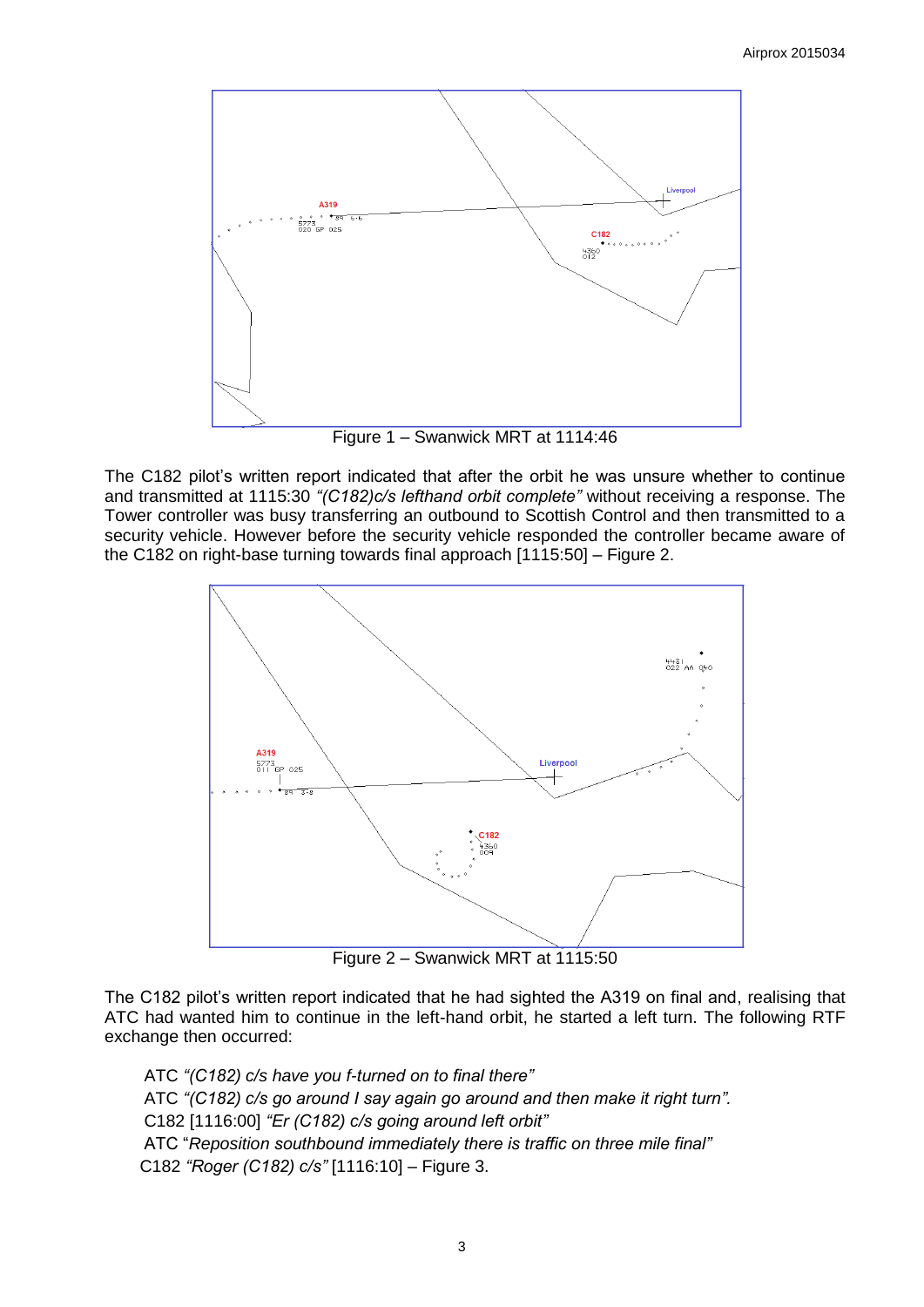

At 1116:18 the controller passed Traffic Information to the A319:

ATC *"(A319) c/s traffic a Cessna one eight two he's er just to the southwest of the field I'm visual with him sir he is routeing southbound"* A319 [1116:30] *"(A319) c/s going around"* ATC "*Roger"*

CPA occurred at 1116:30 when the horizontal distance between the two aircraft was 1nm and the vertical distance was 200ft – Figure 4.



Figure 4 – Swanwick MRT at 1116:30

The A319 pilot's written report indicated that, after hearing the controller instructing the light aircraft to go around and the disjoined reply, he elected to go around as a precaution. The A319 commenced a climb and was transferred to Liverpool radar for sequencing into the arrival sequence.

The C182 pilot was instructed to hold on base leg, to remain south of the southern bank of the Mersey pending the arrival of the next inbound. The controller became concerned as the C182 started to drift north on base leg and needed to remind the C182 pilot about the inbound, instructing the C182 pilot to route south, remaining overland south of the Mersey. Once the C182 pilot reported visual with the A319, the controller issued an instruction to report final No2 with advice on the recommended wake turbulence requirements. The C182 then continued without further incident.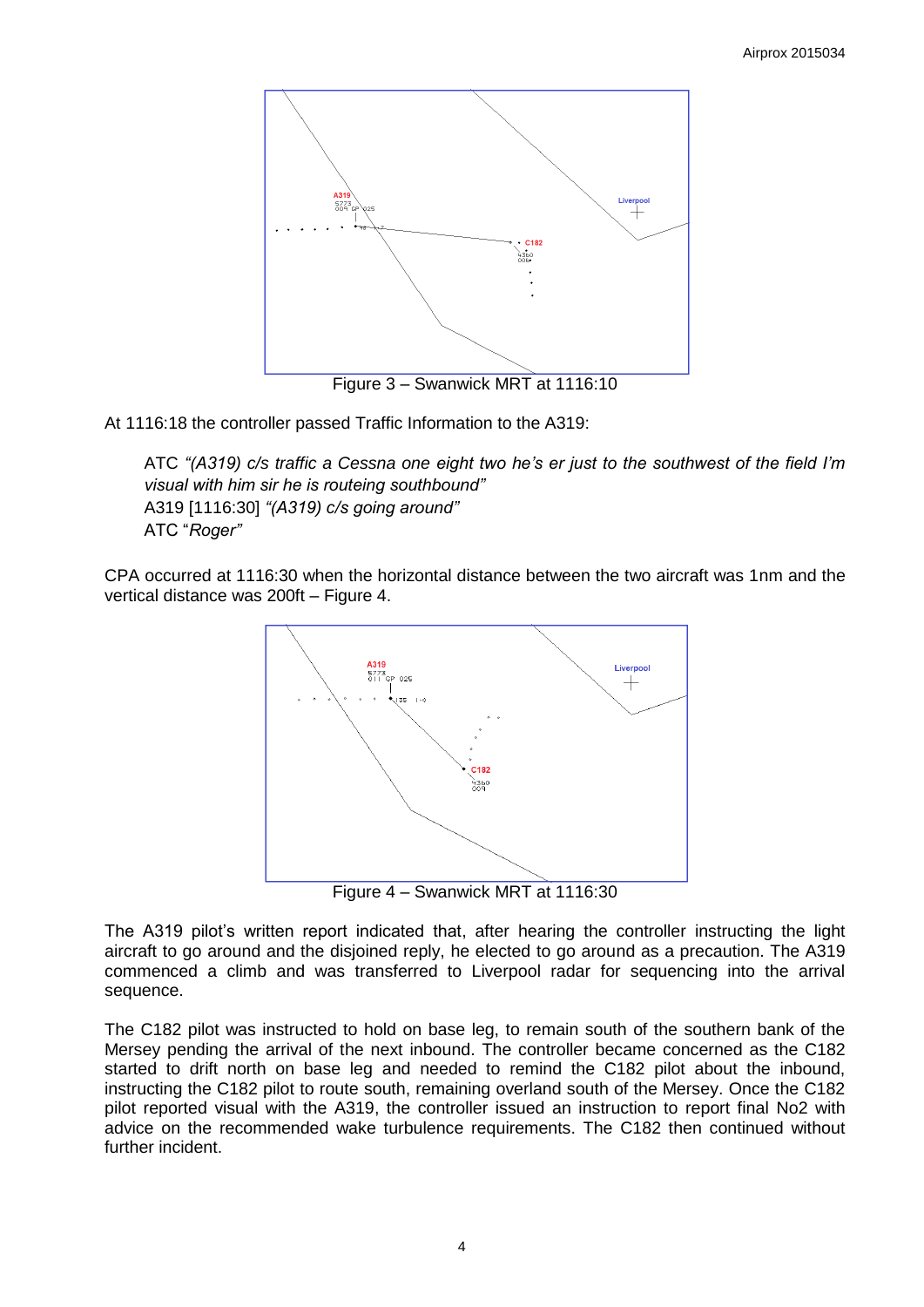The ATSU identified a learning point related to the phraseology used by the controller when instructing an aircraft to orbit. The controller was debriefed and the unit phraseology was being reviewed notwithstanding the CAP413 requirement.

The controller planned to hold the C182 at the end of the downwind leg pending the arrival of the A319 which was on long final. The controller's instruction "...*take up lefthand orbits at the end of the downwind leg you're number three",* was misunderstood and interpreted as one orbit by the C182 pilot.This was judged to have been due to the clarity of the 'off air' recording.

After the completion of one orbit, the C182 pilot was unsure and transmitted "orbit complete" in an attempt to advise ATC. However this was missed by the controller who was involved with other tasks. The C182 pilot then routed onto right base without first obtaining the position of the two aircraft ahead and into conflict with the A319.

CAA ATSI considered that a clearer instruction from the controller together with more specific Traffic Information would have greatly assisted the C182 pilot's situational awareness. CAP413, paragraph 4.48 states:

'It may be necessary in order to co-ordinate traffic in the circuit, to issue a pilot his number in the sequence along with the position of the preceding aircraft and delaying action if necessary: e.g. *"G-CD, for spacing orbit right number 2, number 1 is a Cherokee on final, report again on base"*

The Airprox occurred when the C182 pilot misunderstood the instruction to orbit at the end of the downwind leg - number three, as an instruction to carry out one orbit. This resulted in the C182 turning onto right-base and into conflict with the A319.

The following were considered to have been contributory factors:

- a) Due to the clarity of the transmission, the controller's instruction 'left hand orbits' was misinterpreted by the C182 pilot as 'a lefthand orbit'...
- b) Specific Traffic Information was not passed and would have assisted the C182 pilot's situational awareness.
- c) The C182 pilot was unsure and, in the absence of any instruction from ATC, he elected to continue towards final approach without checking with ATC or establishing the position of the two aircraft ahead.
- d) The C182 pilot reported orbit complete, and this was missed by the controller.

## **UKAB Secretariat**

Both pilots shared an equal responsibility for collision avoidance and not to operate in such proximity to other aircraft as to create a collision hazard<sup>1</sup>. An aircraft operated on or in the vicinity of an aerodrome shall: (a) observe other aerodrome traffic for the purpose of avoiding collision; (b) conform with or avoid the pattern of traffic formed by other aircraft in operation<sup>2</sup>.

#### **Summary**

 $\overline{\phantom{a}}$ 

An Airprox was reported on 10 April 2015 at 1116 between an A319 and a C182. Both pilots were in class D airspace and receipt of an ATS from Liverpool, the A319 was on the ILS and received Traffic Information from the controller and his TCAS. The C182 pilot was in the visual circuit and was instructed to orbit downwind, but believed that it was for one orbit only. The A319 elected to goaround and recorded separation was 1nm and 200ft.

<sup>1</sup> SERA.3205 Proximity.

 $2$  SERA.3225 Operation on and in the Vicinity of an Aerodrome.